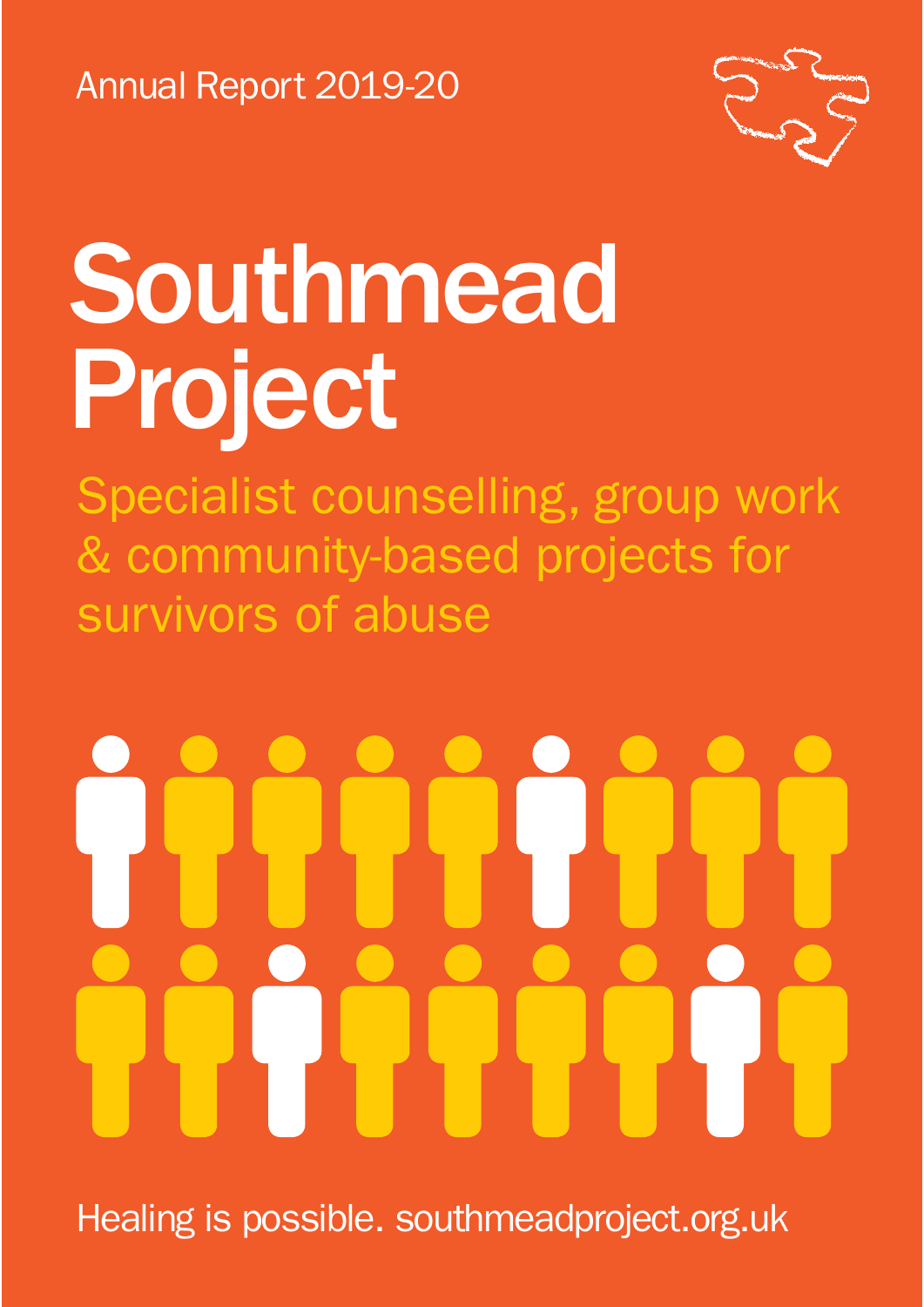### Trustee Report

Simon Craker, Chairman of the Trustees



This year our founder, Dr Mike Peirce MBE, retired from the charity. Mike gave a tremendous service to the charity sector in Bristol, not least in setting up and running the Southmead Project for the last 25 years. We all wish Mike well in his retirement and success with the consultancy work that he takes on in the future. The charity's Leadership Team has since concentrated its efforts on managing the operations and strategic direction of the organisation, with the full support of the Board.

The trustees would also like to thank Lee Paterson, who was a co-opted

trustee on the Board for many years. We wish him well with his new role in Avon and Somerset Police and thank him for all the efforts he made on behalf of the charity. We are delighted that Chief Inspector Mark Runacres has since joined, which will retain the connection with Avon and Somerset Police after their long-standing support of the Southmead Project.

Over the next year, the Board of trustees will focus on diversifying its membership so that it can better serve the charity's therapeutic work and its clients, as well as enhance its collective skillset.

#### COVID-19

In March 2020 we closed our office as a result of the COVID-19 pandemic. We transitioned our services to remote working and have provided counselling online and by phone since April 2020. In September 2020 we returned to the office for a limited number of face-to-face sessions with clients who paused

counselling in March and who couldn't be supported remotely. We offer over 70 clients counselling sessions each week and will continue with a combination of remote and face-to-face counselling, subject to changes in the government guidelines.

Please see the 'news' page of our website for further updates: www.southmeadproject.org.uk/news

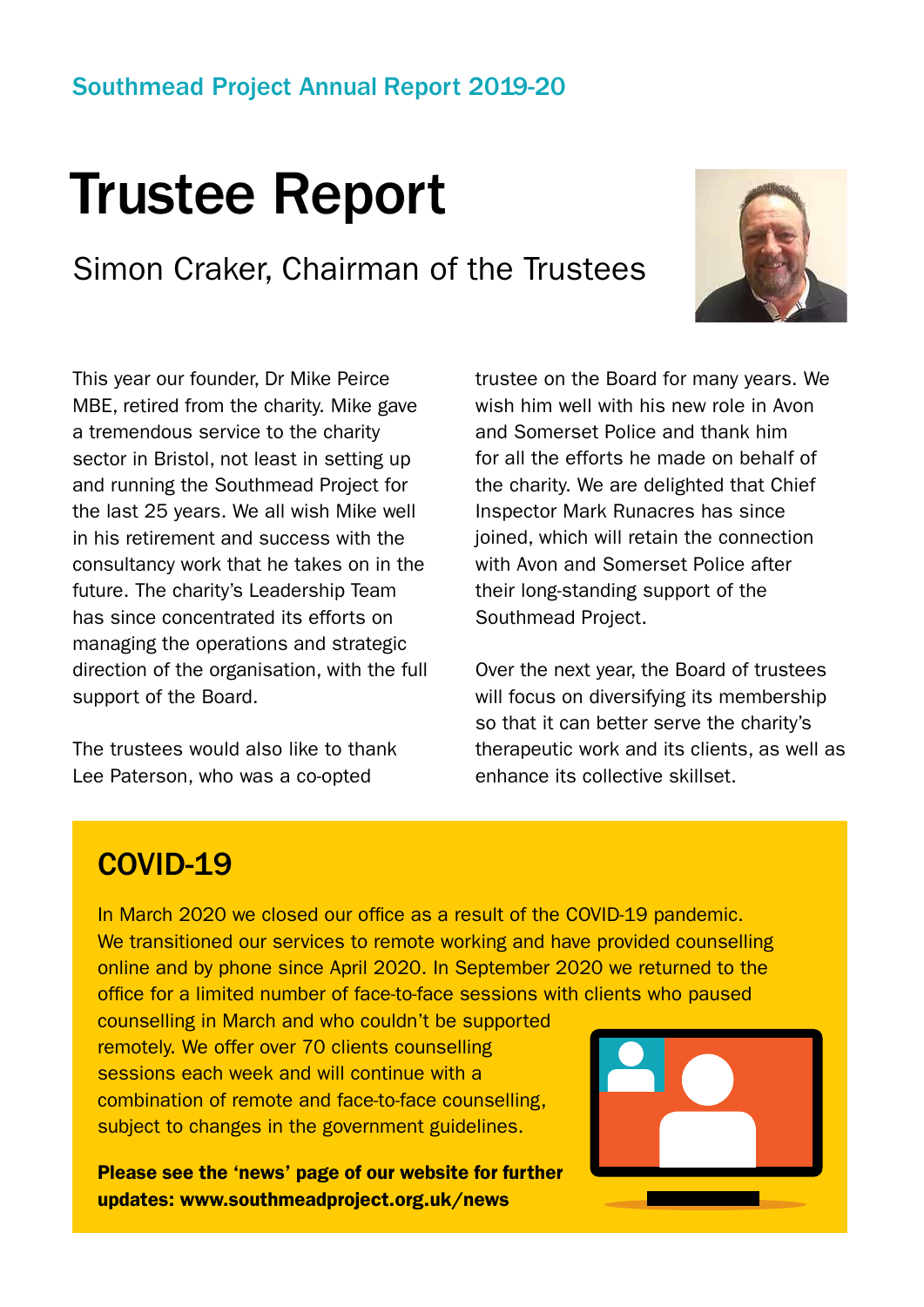#### Read the full report at www.southmeadproject.org.uk

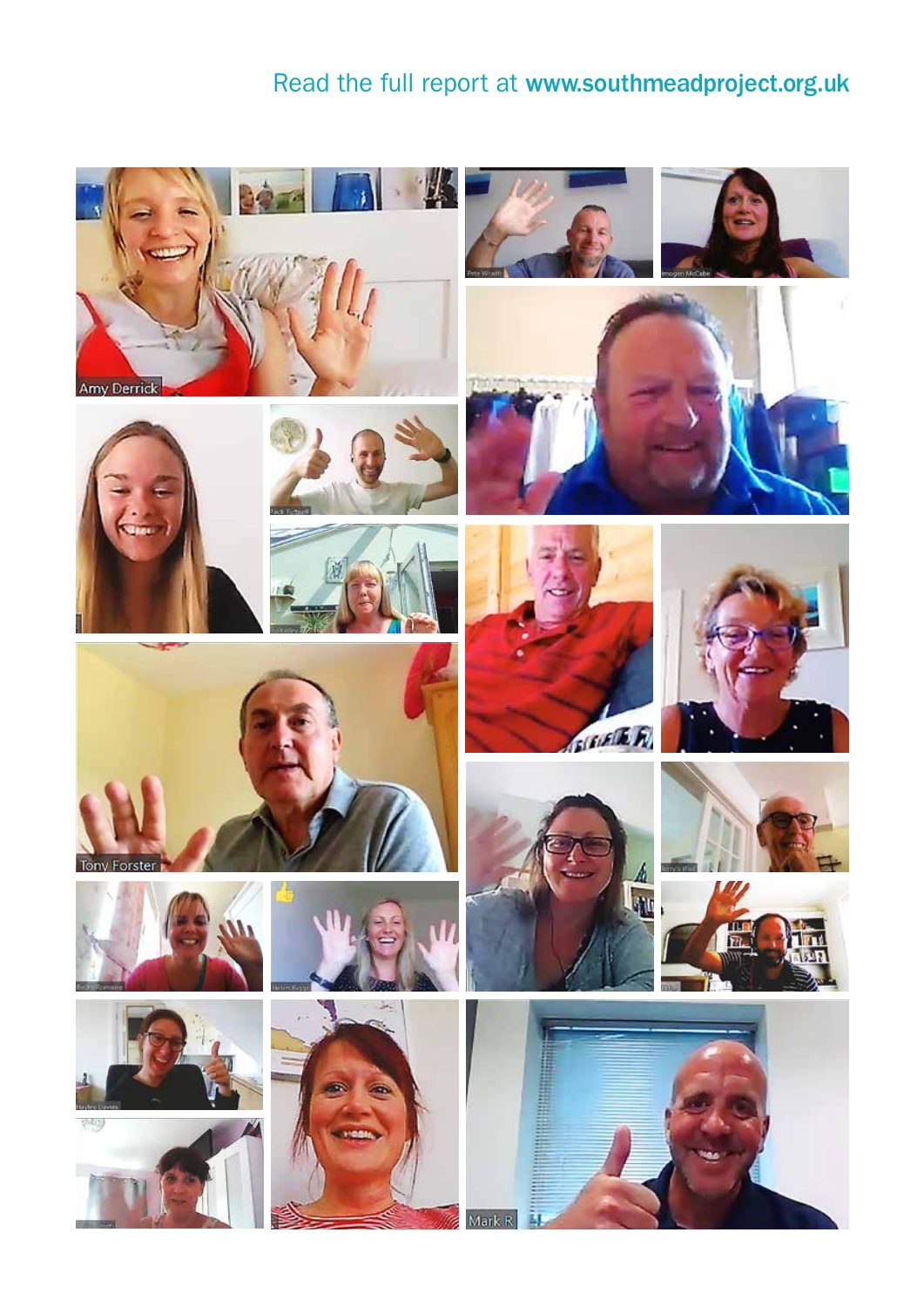#### Southmead Project Annual Report 2019-20

### Who are we?

"I'm proud that I've turned my life around. I am more in control."

The Southmead Project is a registered charity that provides free specialist counselling and support for survivors of abuse and addiction across Bristol and its surrounding areas. We support survivors who have experienced any form of abuse, including sexual, physical and emotional abuse, domestic violence and neglect. Some survivors may have developed an addiction to drugs or alcohol as a way of coping with their trauma and can be supported by our unique Nexus counselling service.

We support survivors of all genders aged 16 years and above. Our small team of counsellors are committed to providing a safe and confidential space to enable recovery from past experiences of abuse, whether recent or non-recent.

Southmead Project staff, volunteers and trustees - Christmas 2019

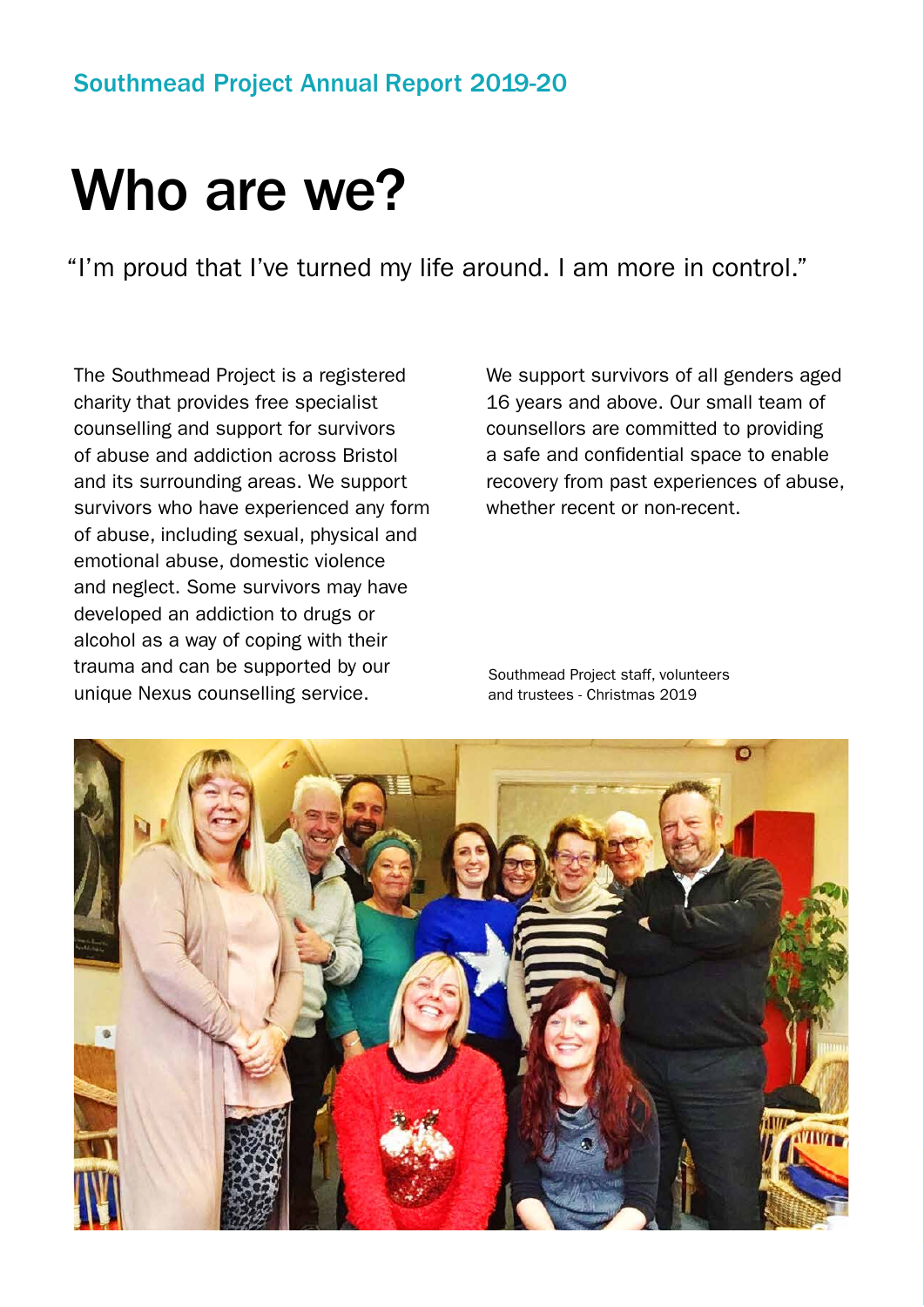### What support do we offer?

"I don't feel lost anymore; I'm finding my way."

#### Long-term counselling

We believe in giving survivors a meaningful chance of recovery from past abuse and so we increased the amount of counselling sessions that we offer to up to a year in January 2020. We work to a three-stage trauma recovery model, starting with safety and stabilisation before moving onto trauma processing and integration, where appropriate. The focus and pace of the counselling will be individual and dependent on each client's needs.

#### Community-based projects

Our Active Recovery Project offers community-based activities every fortnight for clients of the Southmead Project and Kinergy. The aim is to give survivors the opportunity to build their self-esteem, confidence and peer support networks, and help reduce feelings of loneliness and isolation.

#### Nexus counselling

We provide unique counselling for survivors of abuse who currently have an addiction to drugs or alcohol. The focus is on becoming more stable and reducing drug or alcohol intake, whilst providing practical strategies to deal with anxiety, depression and flashbacks and better understand post-traumatic stress disorder symptoms. We hold sessions at the Southmead Project and outreach locations, such as One25, BDP, DHI and Wick House.

#### Group work

We offer pre-counselling and postcounselling groups to support our clients both on our waiting list and after they have finished counselling.

Our Family Support Group runs every week of the year for those who support someone with drug or alcohol addiction or for anyone who is affected by someone else's addiction.

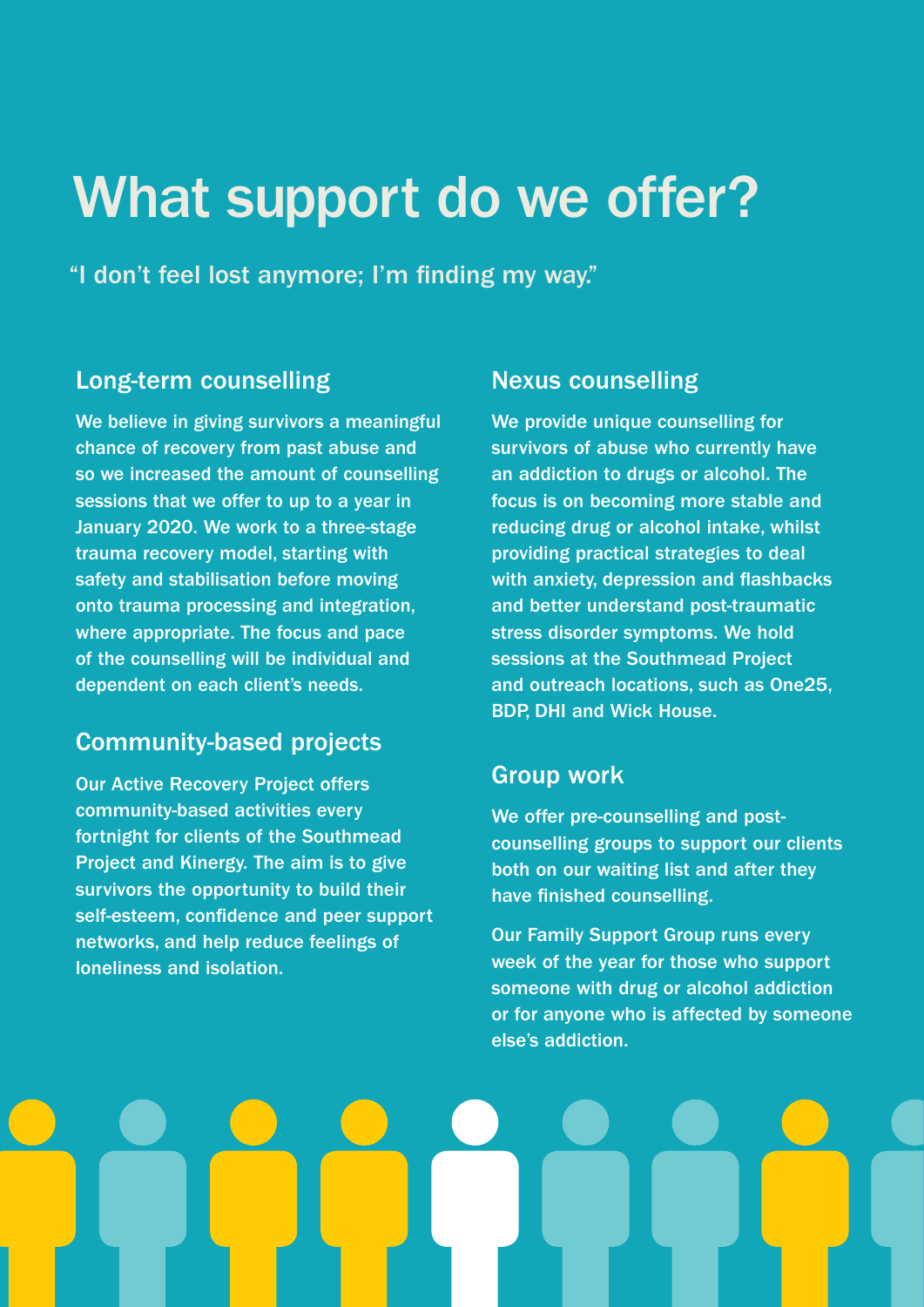## Client impact

In 2019-20, our clients reported that as a result of counselling…



Had improved coping mechanisms to respond effectively to their emotional needs

Saw a reduction in their trauma symptoms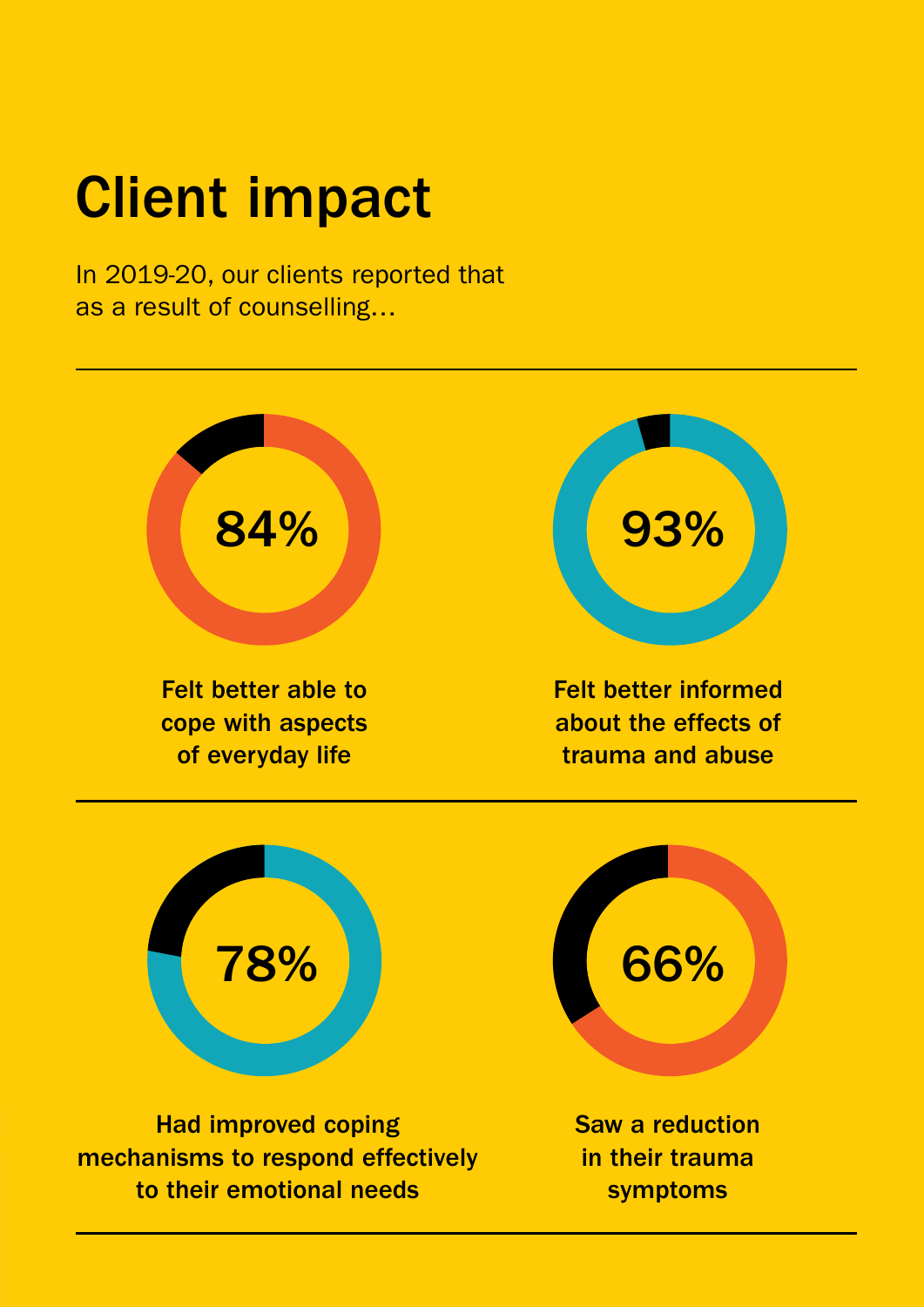### Our clients

"I have achieved more than I had expected in the given time and more than I ever wished for. "

| The main reason that brought |     |
|------------------------------|-----|
| clients to counselling:      |     |
| Sexual abuse                 | 37% |
| <b>Emotional abuse</b>       | 25% |
| <b>Physical abuse</b>        | 19% |
| <b>Domestic violence</b>     | 11% |
| <b>Neglect</b>               | 8%  |
|                              |     |

#### Location of our clients

| <b>Wider Bristol</b>         | 86% |
|------------------------------|-----|
| Southmead                    | 9%  |
| <b>South Gloucestershire</b> | 3%  |
| <b>BANES</b>                 | 1%  |
| <b>North Somerset</b>        | 1%  |

#### Gender

| Female      | 68% |
|-------------|-----|
| <b>Male</b> | 32% |



In 2019-20 we supported:

### 161

Clients with specialist counselling

### 1,838

**Counselling** sessions were offered

### 14

Clients in two pre-counselling groups

20

Family members in 39 Family Support Group sessions